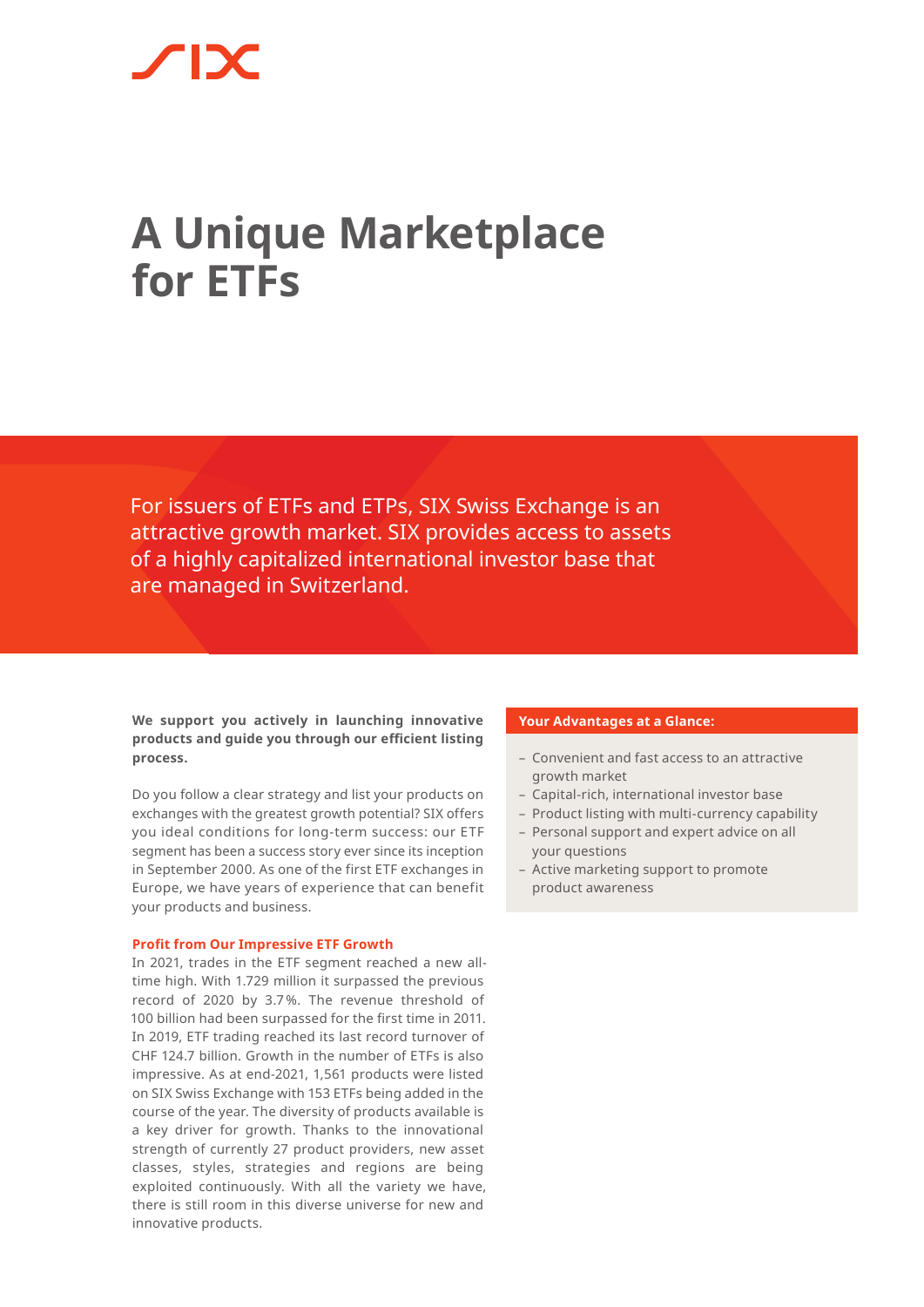

### **ETF Turnover and Number\* of ETFs on SIX Swiss Exchange (as of 31.12.2021)**

\* Some fungible ETFs (same ISIN) are tradable in multiple currencies. They are accordingly counted more than once. Source: SIX

### **World-Leading, Highly Capitalized Financial Center**

The strong growth in ETFs is a reflection of our large international group of investors: the financial sector in Switzerland has assets under management totaling CHF 7,879 billion of which one third is invested in funds and belongs primarily to domestic investors (54 %). Switzerland is the world leader in cross-border private banking with a market share of 27%. Added to this is a large international pool of institutional clients with strong placement resources. Listing your products on SIX Swiss Exchange therefore gives you a way to tap into attractive growth potential.

#### **Active Potential**

Since 2014, active ETFs can also be listed and traded on SIX. This offers both issuers and investors new opportunities to cater to specific investment needs.

#### **We Help to Make Your Innovative Products Successful**

Have you got plans to launch an innovative product? Our solution-oriented staff can offer you active support thanks to their industry-leading expertise. We can work with you to develop successful new ideas.

#### **Reaching More Investors with Additional Currencies**

Our multi-currency capability gives you a convenient way to list your products in (at present) up to eight currencies at the same time: CHF, EUR, USD, GBP, JPY, CAD, AUD and SGD. Every product can be listed in more than one currency with the same ISIN and traded in several order books. More currencies can be added on request.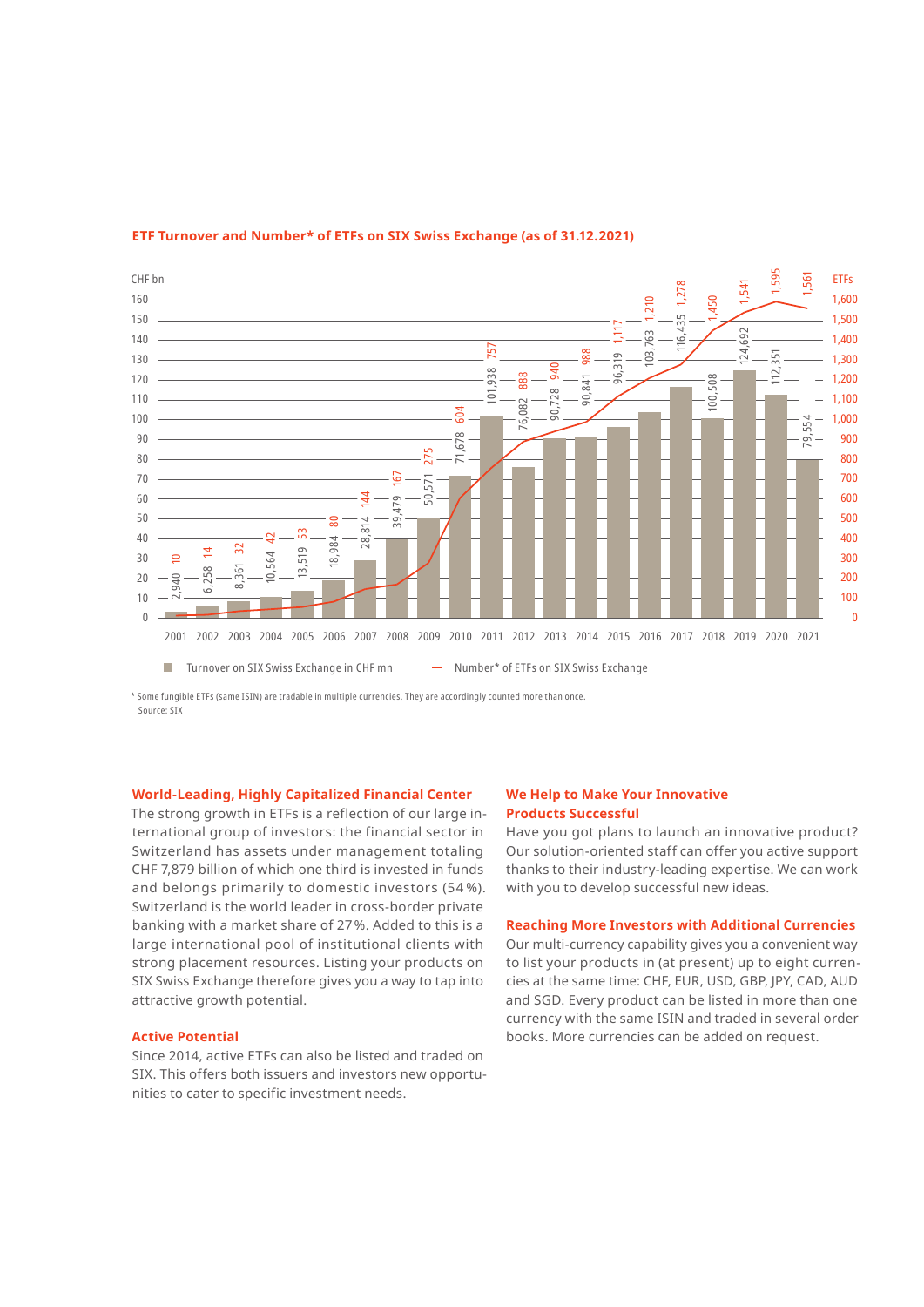#### **Efficient and Fast: The Steps to Admitting Your Products**



#### **Swift Admission to Trading**

SIX has created an efficient and clearly structured listing process so that your products can be traded more quickly. For existing issuers, the admission process for new products is completed within a maximum of ten exchange days. As a new issuer, your listing application will be processed in no more than 20 days. Our expert specialists will take you through the entire listing process step-by-step. With our personal support, we will make the process as simple as possible for you. We also provide extensive information on the listing process on our website.

#### **Make the Most of Ideal Trading Conditions**

SIX continues to invest in the most advanced trading technology so that it can keep pace with the growth in trading volumes. In X-stream INET, we have the world's highest-performing trading technology. It offers an average round-trip latency of just 14 microseconds and outstanding capacity reserves. The fully automated trading, clearing and settlement system from SIX is one of the most efficient in Europe. To guarantee the greatest possible flexibility, other clearing or settlement organizations can also be used to process transactions.

## **"We offer you active marketing support and can open doors for you to a highly capitalized investor base."**

Danielle Reischuk, Senior ETFs & ETPs Sales Manager